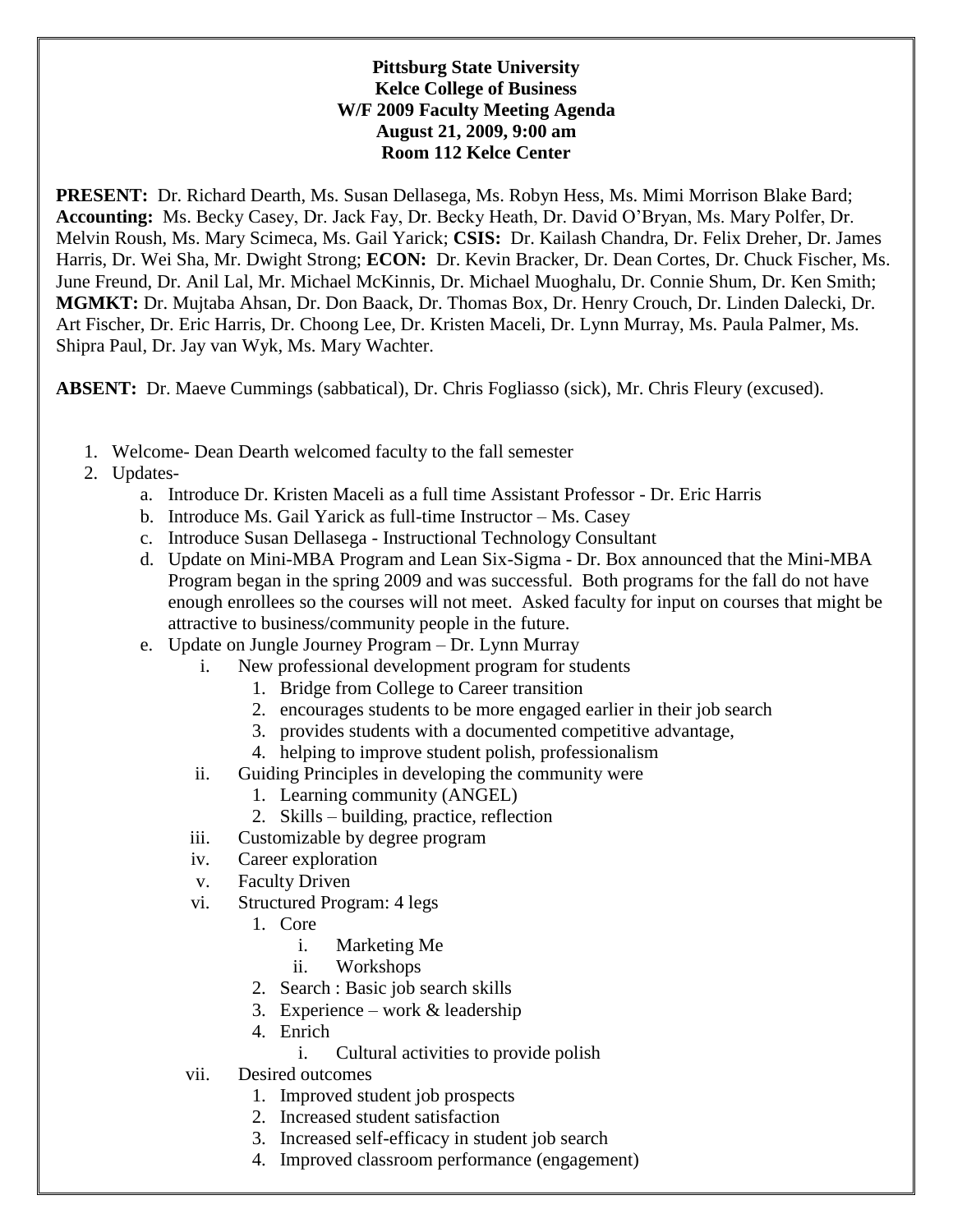- 5. Increased polish
- viii. Faculty Opportunities
	- 1. Marketing Me workshops
	- 2. Internship & Graduate School workshops
	- 3. Other as developed
	- 4. Give input to Dr. Murray
- f. Update on Homecoming  $-Ms$ . Robyn Hess (10/24/09)
	- i. COB will host another tent closer to the heart of Gorilla Village this year. It will be an informal meet and greet time. Will need assistance from faculty, staff and students to "man" the tent. Will hand out miniature Frisbees, and will have a life size cut out of GUS that people can pose with and get a picture.
- g. Update on College Promotional Video Dr. Linden Dalecki
	- i. Promotional video was shown to faculty currently negotiating with the Marketing Director of PSU to be able to post it on the PSU web site.
- h. Update on Educational Technology Susan Dellasega
	- i. Position helps faculty with Angel and will assist with other concerns
	- ii. Please call her to let her know if equipment in classrooms is not working correctly
	- iii. Will be working on a total overhaul of the PSU COB web pages and will be meeting with each department chair to work out issues.
	- iv. Contact Susan if there is a need to schedule the Kelce Computer Lab.
- i. Update from College of Business Major Gift Officer Blake Bard
	- i. Current progress of university campaign (\$120 million dollar campaign) will end this year. Are currently over \$100 million.
	- ii. FY 2009 COB fundraising increased \$10,000
	- iii. There are several scholarship donations for new scholarships pending
	- iv. Fundraising for new COB building there will be some concentrated efforts focused toward this in the near future.
	- v. Blake will be trying to meet one-on-one with COB faculty as time permits this semester to answer questions, etc.
- j. Update from Coordinator of Academic Advising Ms. Robyn Hess
	- i. Academic Advising office advises and enrolls students who have not yet been admitted to the COB. Students will be required to sign a "Student Code of Ethics" requirement starting this September. She explained criteria required for admission and explained what tasks the Academic Advising office performs (prerequisite checks, meet with prospective students, send prospective students information as requested, and provide literature for informational purposes).
	- ii. 1-2-1 Program was explained
- 3. College Committee Appointments
	- a. Dean Appointed Committees
		- iii. Technology Committee
			- 1. Dr. Cummings Chair
			- 2. Ms. Freund
			- 3. Dr. Lee
			- 4. Dr. O'Bryan
			- 5. Mrs. Dellasega ad hoc
			- 6. Mr. Fleury- ad hoc
		- iv. College Promotion –At large member elected from the College Faculty there are four people eligible for promotion in the COB. Dr. Art Fischer will be the at-large member.
		- v. Faculty Development
			- 1. Dr. Crouch Chair
			- 2. Dr. Lal
		- vi. Strategic Planning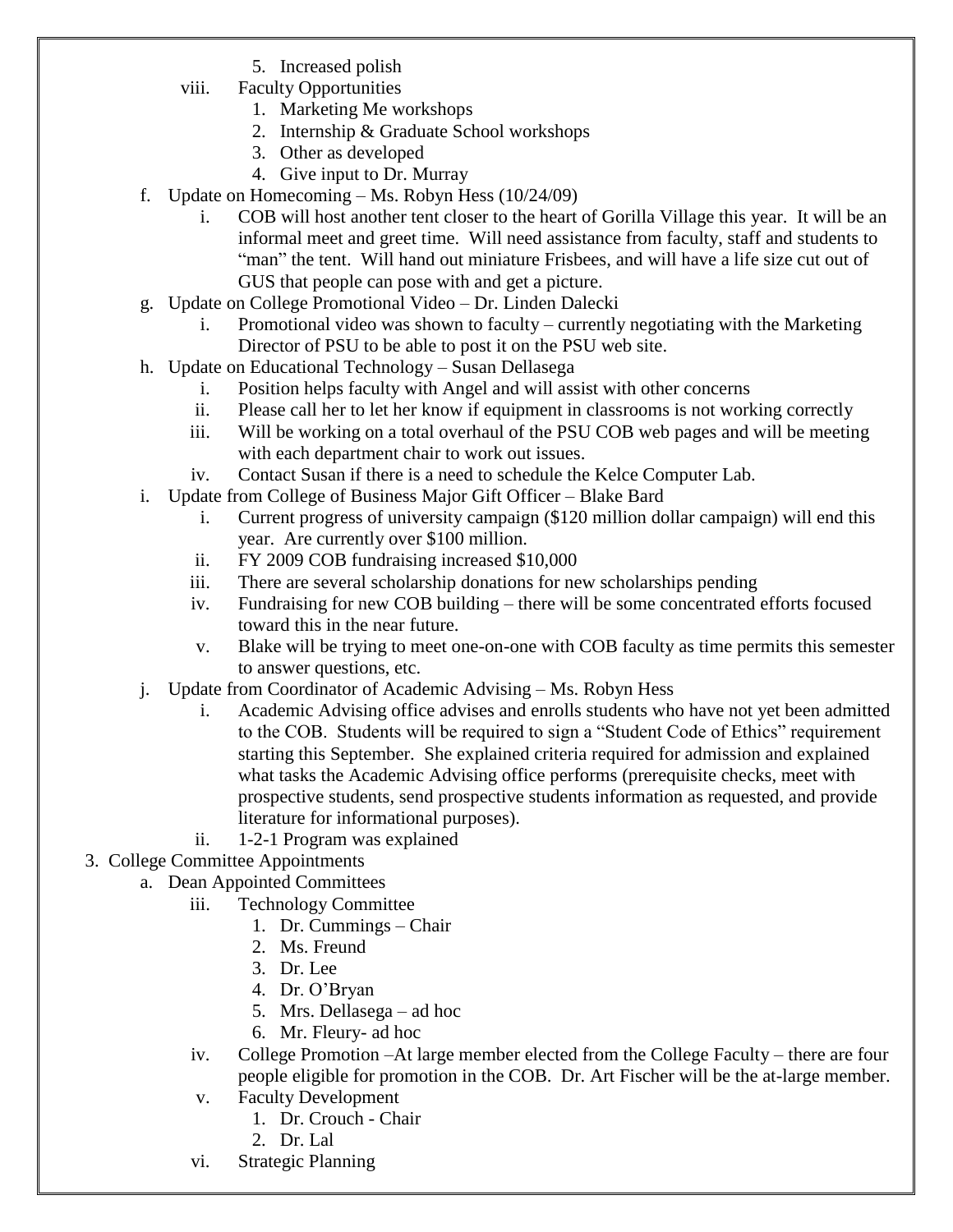- 1. Richard Dearth, Dean Chair
- 2. All chairs
- 3. Dr. Dalecki
- 4. Dr. Muoghalu
- 5. Mrs. Paul
- 6. Mrs. Polfer
- vii. International Business
	- 1. Dr. Jay VanWyk Chair
	- 2. Dr. Chandra
	- 3. Dr. Cortes
	- 4. Dr. Lee
	- 5. Dr. Muoghalu
	- 6. Dr. O'Bryan
- viii. Writing Improvement and Assessment Ad Hoc Committee
	- 1. AACSB suggested that we have greater emphasis focused on writing improvement and assessment. Dr. Dearth will be appointing an ad hoc committee in the near future.
- b. Departmental Appointments to College Committees
	- i. Assessment No new appointments needed
	- ii. MBA/PAC
	- iii. Promotion
	- iv. Reinstatement
	- v. Undergraduate Curriculum
- 4. Reminders:
	- a. Faculty Office Hours all faculty must have 10 hours of office hours posted when faculty are supposed to be available to students.
	- b. Alcohol & Drug Abuse Policy a hard copy of this mandatory policy was distributed to faculty.
	- c. Youngman Grant Reports are due by October 31
- 5. Kelce Student Organization Sponsors faculty are asked to let Dr. Dearth know if this list is not correct:
	- a. MBA Association Dr. Muoghalu
	- b. SIFE Ms. Hess
	- c. Marketing Association- Mrs. Paul
	- d. Finance Club Dr. Bracker, Dr. Shum, Dr. Muoghalu
	- e. Beta Alpha PSI Mrs. Casey
	- f. Institute of Management Accountants Student Chapter Dr. Roush
	- g. Institute of Internal Auditors Student Chapter Dr. Heath
	- h. Association of Certified Fraud Examiners Student Chapter Dr. O'Bryan
	- i. Association for Computing Machinery Dr. Harris
	- j. Omicron Delta Epsilon Ms. Freund, Mr. McKinnis.
	- k. Young Entrepreneurs Association Dr. Ahsan
- 6. Discussion of AACSB Issues
	- a. Common Syllabus- if syllabi are organized the same it is simpler and easier for AACSB
		- i. Include whether ethical decision making is taught on the syllabus
		- ii. Goals and objectives for the course should be clearly stated in the syllabus
		- iii. Recommendation from the new President is that all syllabi are published in Angel rather than copying for each student
	- b. Updated Vitae should be sent to Dean each semester
	- c. Hard copy of publications should be submitted to the Dean's office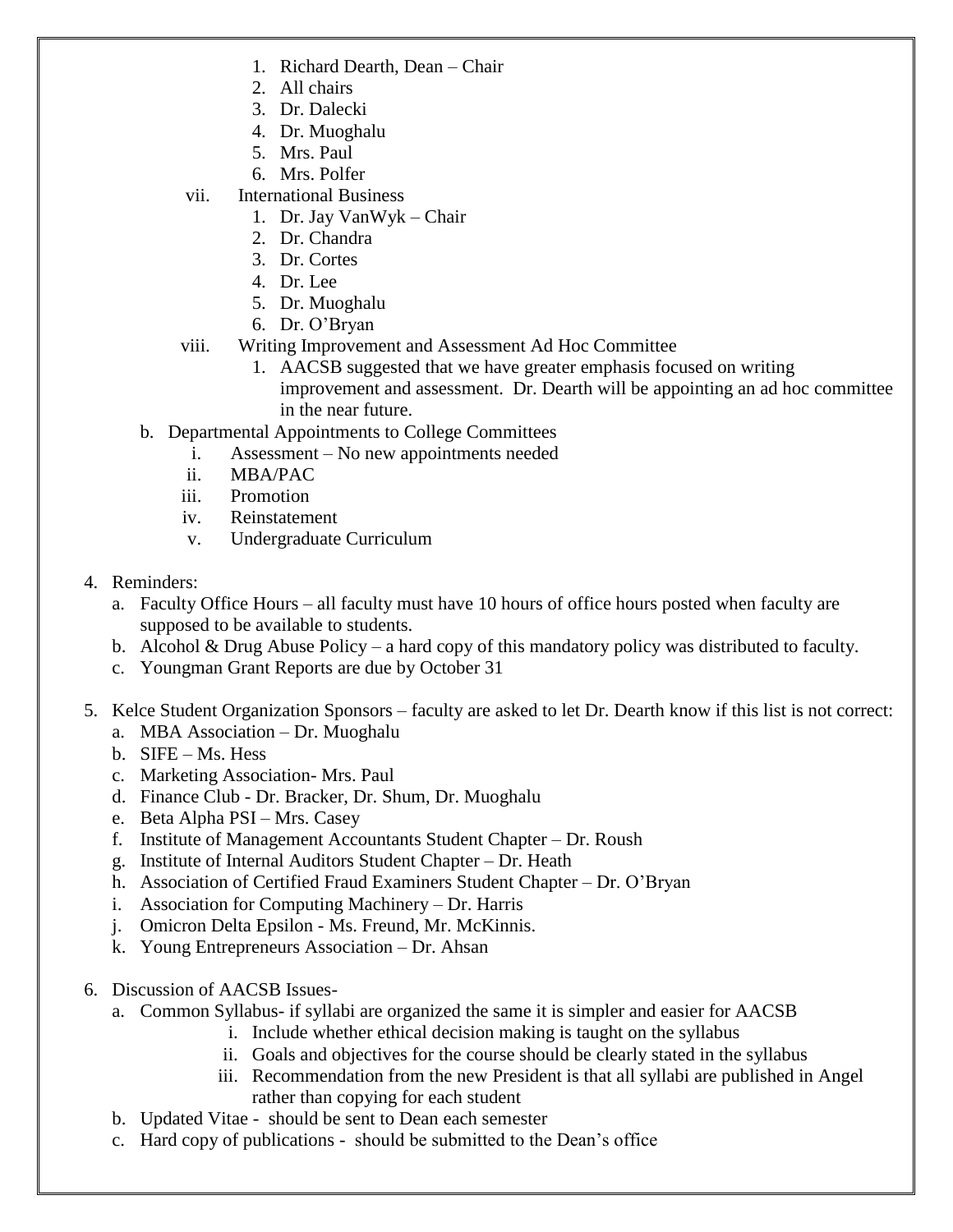- d. Approval of New Mission Statement was distributed to faculty earlier in the summer. Motion made and seconded to adopt the New Mission Statement. Motion passed unanimously.
- e. Approval of New Strategic Plan Motion made,  $2<sup>nd</sup>$  and passed unanimously to approve the new strategic plan.
- f. Assessment Software will be necessary in order to fulfill AACSB requirements. Currently proposed to the President's Council is the adoption of LiveText. The College of Business will have to get its own assessment software if it is not adopted university-wide.
- g. Approval of New PQ standard The AACSB Team suggested that we should revise our PQ standards. Revisions encourage PQ faculty authorship. Motion made, and second to approve the new PQ standard. After discussion, motion passed.
- h. Approval of Code of Student Conduct- Motion was made and seconded that the Code be adopted and included on the syllabus and upon admission to the College of Business.
- i. Curriculum Review should begin as soon as possible by Undergraduate Curriculum Committee and the MBA PAC.
- 7. Other Discussion Items
	- a. FY 2010 Budget Issues
		- a. Presidential web-site includes a whole discussion of what has transpired as far as budget issues
		- b. COB has reduced OOE funds, lost student tech funds (only 15% of FY 2009 amount), and vacant positions were not filled
	- b. Swine Flu issues. There will be meetings in the next several weeks about how a potential pandemic would be handled in the mean time additional hand sanitizers have been placed in the classrooms. They are already available in the computer lab and all restrooms.
	- c. Promotions and Tenure eligibility Dr. Sha and Dr. Heath will be eligible this year
	- d. Departmental Committees should be formed and guidelines available.
	- e. Kelce Center upgrades that occurred during SU 2009:
		- i. Roof replaced over Management & Marketing and over Room 224 and CSIS offices.
		- ii. VAC systems replaced over all second floor classrooms and the Management and Marketing and Economics/Finance offices.
	- e. Kelce upgrades to occur in the WF 2009 over Fall/Christmas break
		- i. All windows and exterior doors will be replaced All classrooms and all offices with windows will be affected. Faculty will probably be asked to vacate their offices when demolition occurs.
		- ii. All restrooms will be renovated. Hot water in men's room is still a possibility.
		- f. Other issues:
			- a. The provost announced that there would be no CS major offered or supported in the COB after the WF 2011 semester.
			- b. The CSIS department will cease to be a department by fall 2011. Two faculty will move to the KTC and the rest of the faculty will be integrated into the Accounting Department Information Systems area. A faculty task force will be established within the COB.
			- c. Ms. Casey, Dr. Owings, Dr. Dearth and Mr. Bard traveled to Houston to visit Mr. John Lowe at ConocoPhillips. An endowed scholarship of \$100,000 was given last spring from the Lowe's in Dr. Guy Owings name.
			- d. Executive on Campus Bob Herman. Chairs will be contacting faculty about interacting with Mr. Herman that day.
- 8. Faculty Concerns/Questions
	- An Anonymous donor gave PSU \$50,000 for scholarships for the fall semester. \$20,000 was earmarked for the COB. All students have been contacted, and as students are submitting thank you notes, the funds are being transferred into their accounts.
	- Syllabus issues if it does not work for faculty to post syllabi on Angel, faculty should do what works best for them.